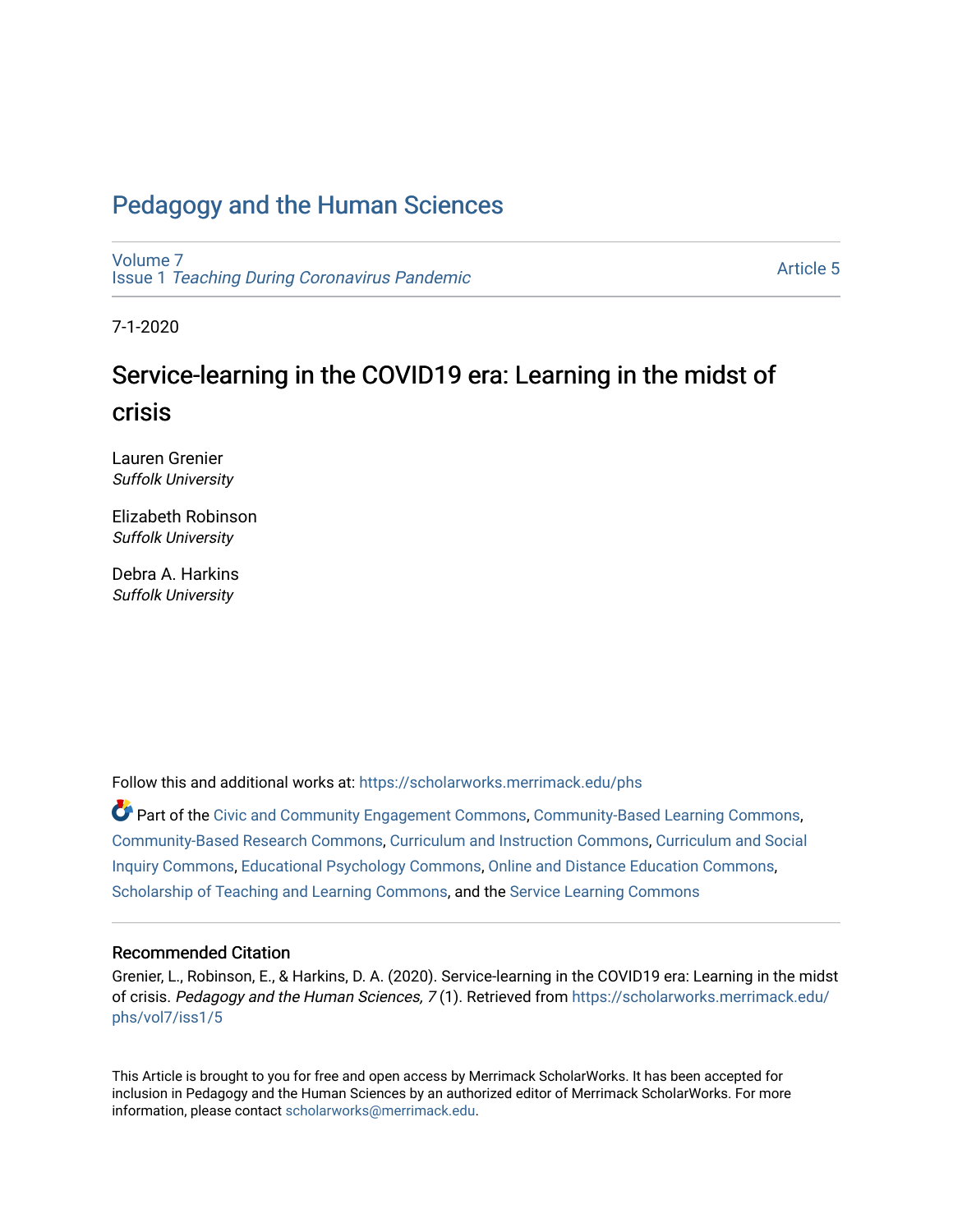## Service-learning in the COVID19 era: Learning in the midst of crisis

## Keywords

service-learning, COVID19, learning, pedagogy, teaching

This article is available in Pedagogy and the Human Sciences: <https://scholarworks.merrimack.edu/phs/vol7/iss1/5>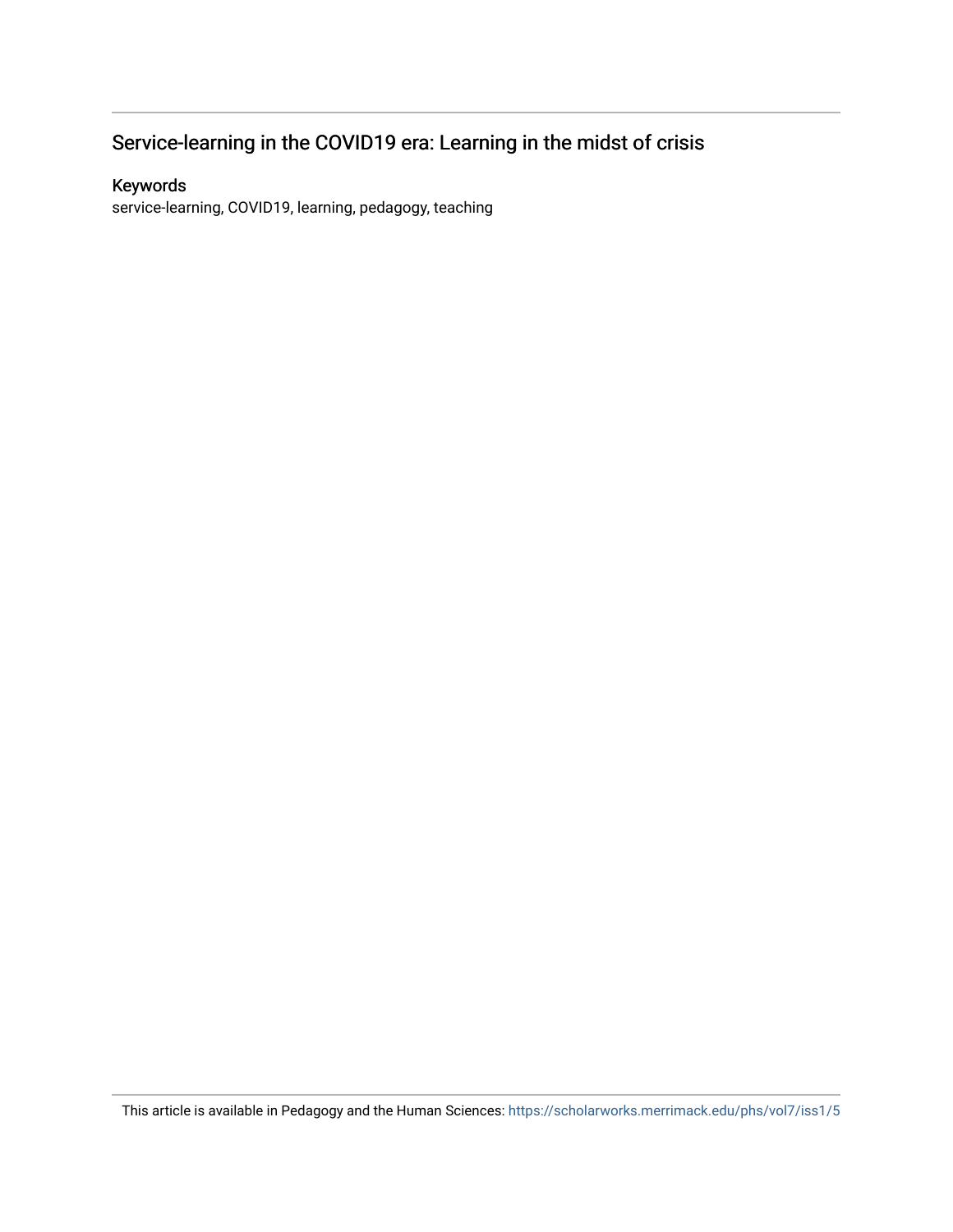#### **Service-Learning in the COVID-19 Era: Learning in the Midst of Crisis**

Even in the best of times, service-learning can pose numerous challenges. As a unique pedagogy to traditional classroom structure, service-learning combines experiential service, academic content, and critical reflection in a course-based, credit-bearing educational experience. While there are many benefits to servicelearning, the challenges to this unique way of teaching and learning are just as frequent. Breaking away from the traditional structures most common in higher education, service-learning educators must navigate new waters as they try to bridge the gap between university and community structures and needs. Due to these challenges, service-learning educators must have the ability to continuously pivot to account for shifting circumstances.

This ability to pivot was flexed in the spring 2020 academic semester due to unprecedented hurdles from COVID-19, a disease caused by the virus SARS-CoV-2 that took the world by storm after its first appearance in late 2019. What was first relatively unknown about the virus became increasingly clear - it was highly contagious, and asymptomatic carriers could increase spread. When one became sick with COVID, symptoms could range from mild to critical symptoms, reaching lethality - at a higher rate for the elderly and immunocompromised (Stokes et al., 2020). As this virus became a pandemic, increasing measures were put in place to slow its spread.

Efforts were made to encourage social distancing and "flatten the curve," slowing the peak of the crisis so healthcare facilities did not become overwhelmed. Higher education began to take steps to drastically change their campuses. In the matter of a week, many universities heeded the directives of public health officials and prepared to close their doors and shift to online learning. This shift has caused unprecedented, and as yet unimaginable, challenges for students, educators, and administration - as we work to adjust to a new world, the transitions are countless. In this online environment we question where service-learning, an experiential and hands-on pedagogy, fits. How do the budding relationships between the students and community partners adapt?

As educators teaching service-learning courses in the midst of a public crisis, we write to share the lessons we are learning. As this public health emergency descended and we adapted how we teach and learn, we came to realize how crises reveal the strength of relationships. Strong relationships grant us the ability to be flexible in our service-learning work, a skill required for continued success in uncertain times. We share these lessons in an effort to help educators center on awareness and the importance of strengthening relationships integral to service-learning partnerships: relationships within and between students, servicepartners, and mentors.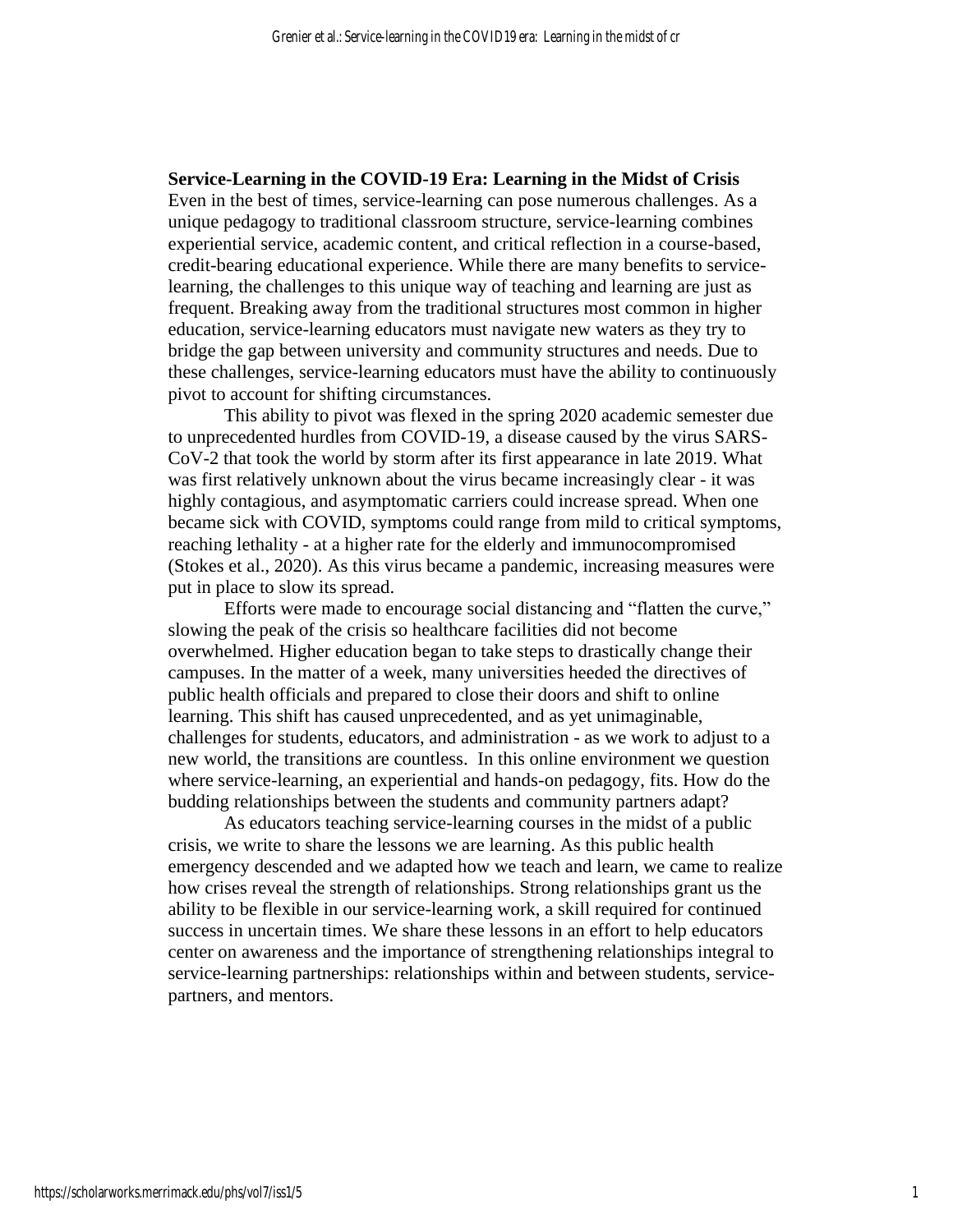#### **Community First**

As critical service-learning educators, we must remain mindful of the power that comes with our position in relation to our students and community partners. Challenging this power differential often means reorganizing how knowledge is taught, learned, and distributed in the classroom and how we interact with our community partners. Critical service-learning (Mitchell, 2008) tasks students and educators to model the redistribution of power and share the responsibility for learning through co-creation of knowledge (Butin, 2010; Freire, 1993). By practicing ways of working toward redistributing power we can aid in the development of more authentic relationships. Relationships are the building blocks of critical service-learning classroom communities and the glue that sustains university-community partnerships.

While the challenges of engaging in service-learning in these unprecedented times are many, we also see opportunities to reshape and rebuild the communities that are an essential component of critical service-learning. As initial changes were made at breakneck speed, we worked quickly with partners and administrators to develop new service-learning plans for the remainder of the semester. Due to the time-sensitive nature of this transition, we distributed new syllabi and service-learning agreements to students in a unidirectional, top-down fashion, threatening the balance of power that we strive toward as critical servicelearning educators. The closure of schools and community organizations shut people out of the physical spaces where they had been working in community in their service-learning partnerships. Additionally, the move to online learning forced a new style and structure of interaction on classroom communities. The service-learning classrooms that had worked to build a community adapted to this shift more easily due to the trust that was built and shared between educators and students.

In service-learning classrooms where a level of trust and open communication existed between educators and students, these mid-semester shifts affirmed the power of community. Shared commitment to course goals and to the importance of reflection enabled educators and students to reflect on the way decisions had been hastily made and to renegotiate the syllabi, partnerships and expectations of everyone involved. The loss of physical shared space forced creative and innovative ways of conducting service-learning that can stretch and expand everyone's ideas of community. While the move to online learning platforms tends to distance learners, it also provides learners and educators with new information about each other and a shared experience that if harnessed, can work to strengthen a community. Next, we provide suggestions on how to build community within service-learning classrooms.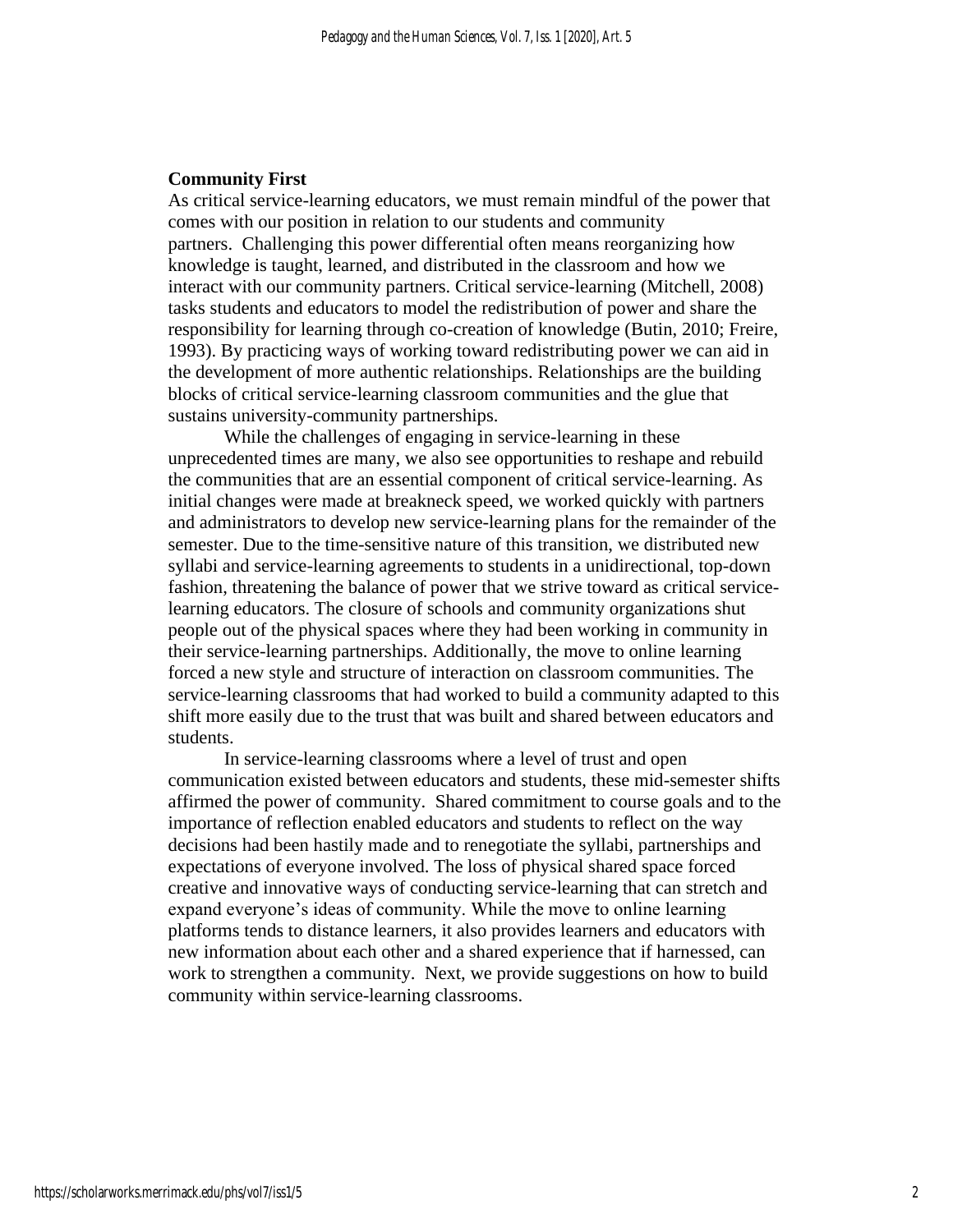## • **Learn who your students are and what resources they bring.**

Spending class time getting to know everyone is invaluable in building community. Sharing identity kits, reflections, experiences, and stories are all ways to build community and learn about each other's funds of knowledge (Moll, Amanti, Neff, & Gonzalez, 1992).

## • **Listen.**

Designing space and time in service-learning classes for student voices can reframe ideas about who has knowledge and who controls learning. For educators, the opportunity to listen to students can provide valuable formative assessment of students' learning.

## • **Reflect and learn together.**

Reflection is one of the foundational components of learning in servicelearning (Ash, Clayton, & Atkinson, 2005). Sharing and learning from other's reflections provides a powerful tool for building community.

## • **Recognize and reshape power.**

Challenging dominance can occur when educators seek to share knowledge and power through such strategies as co-constructing class norms, providing choices in assignments, positioning learning as coming from the community partner (Stoecker, Tryon, & Loving, 2011) and students as bearers of this knowledge and teachers for one another.

Here, educator Elizabeth Robinson provides examples of how she builds community in her Introduction to Teaching Service-Learning classroom.

Community Building in *Introduction to Teaching Service-Learning* Spring 2020 Course

*Student led community building activities have been an important component of this course. In order to provide a bit of teaching experience and to support the goals of building community, at the beginning of every class time and space was made for one or two students to lead the whole class in a community building activity. The objective was to engage all members of our classroom in learning about and from one another. When we transitioned to on-line learning we continued with the community builders. We discussed how in a future with more virtual work scenarios and on-line communication we would all need to be able to build community in order to not lose our connections. Our community builders remain a highlight of our classes, lightening the serious mood in the midst of uncertain and scary times. These activities have created a unique classroom bond, shared teaching responsibilities across the class, and*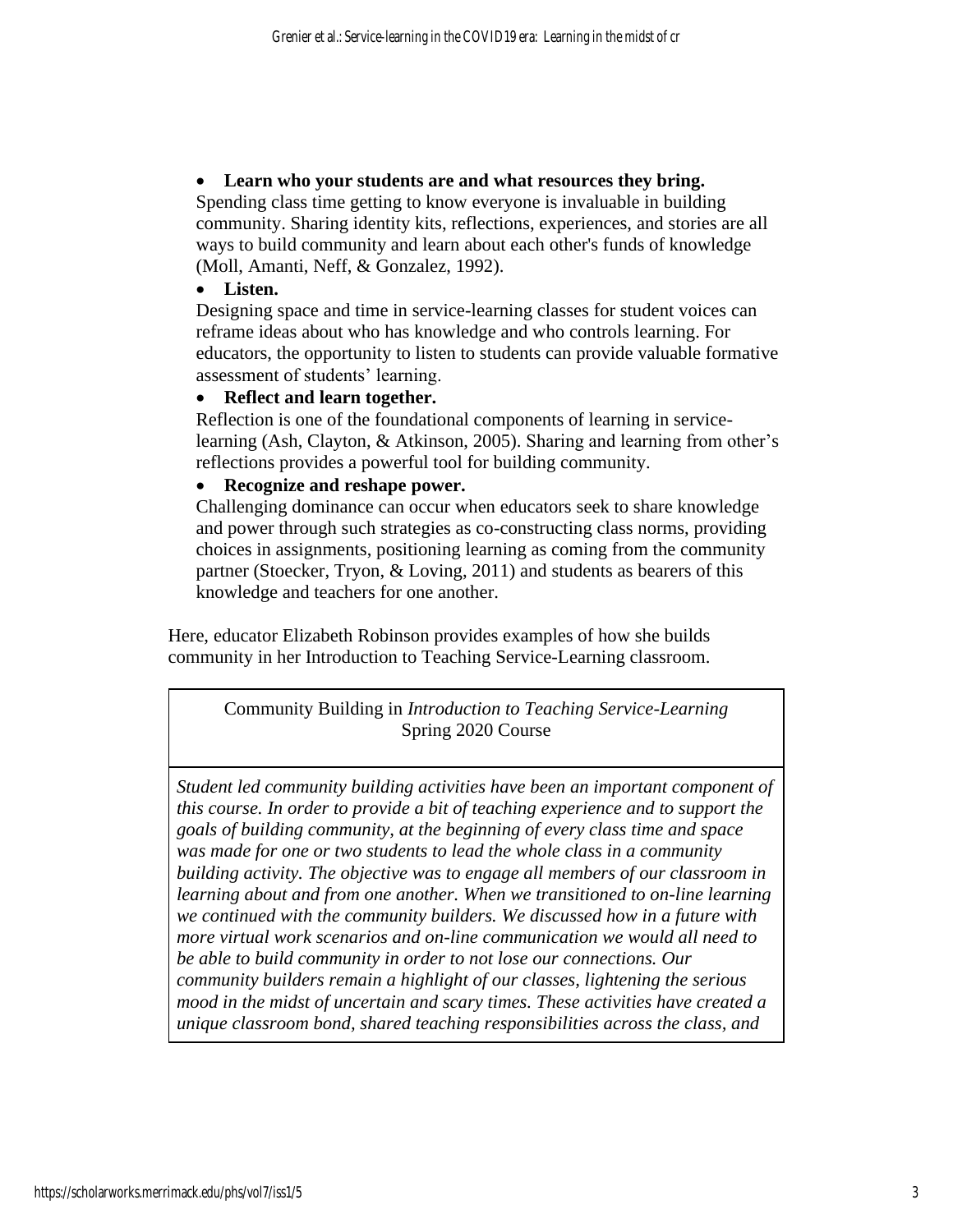*also allowed us to play with different tools and strategies while learning innovative ways to engage virtually. -ER*

#### **Anchor the Partnership**

Within service-learning courses, community extends beyond the classroom to the community partner. In times of crisis and transition, anchoring our partnerships between the university and community partners is at the center of the work and keeps service-learning working towards its mission of attaining justice-oriented outcomes. As higher education raced to reimagine the rest of the semester, community partners were working quickly to provide care and resources, and in many instances, stay afloat in a threatening pandemic crisis. In these transitions, it has become more important than ever to anchor the relationship between the community partner and the classroom, ensuring that the service is mutuallybeneficial in all ways possible.

Critical service-learning (Mitchell, 2008) focuses on a mutually beneficial, balanced relationship between higher education and the community partner(s). Mutually beneficial practice embraces students working *alongside* and *with* community members rather than *for* them. Here, authentic relationships are built where both parties learn and benefit from the partnership. Developing connection and empathy within an authentic relationship allows us to cross the self-other binary to develop common goals and communicate shared understanding grounded in respect and trust. Relationships within service-learning must move from a transactional-based relationship to relationships grounded in solidarity, where service-learners see themselves on equal levels with community partners (Clifford, 2017). Moreover, authentic relationships allow us to recognize and critically analyze power structures in an effort to move towards social change and a more equitable society (Mitchell 2008).

Unfortunately, this core tenant of service-learning is threatened during this COVID-19 pandemic, as partners and educators must rally their emotional, physical, and social strength to revisit their previous arrangements and quickly reestablish agreements for the remainder of the semester. Partnerships that rely on face-to-face contact and direct service work were rendered near impossible with social-distancing restrictions leaving most educators with few choices: one option was to rework direct service activities to indirect activities when possible, or, conclude the relationship for the semester with hopes of revising whenever it was safe to do so. For community partners with marginalized, oppressed, or at-risk populations, the work becomes even more critical. Sadly, community partners who serve our highest-risk health populations or nonprofits are at risk of closing doors. Centering the partnership between educators and community liaisons to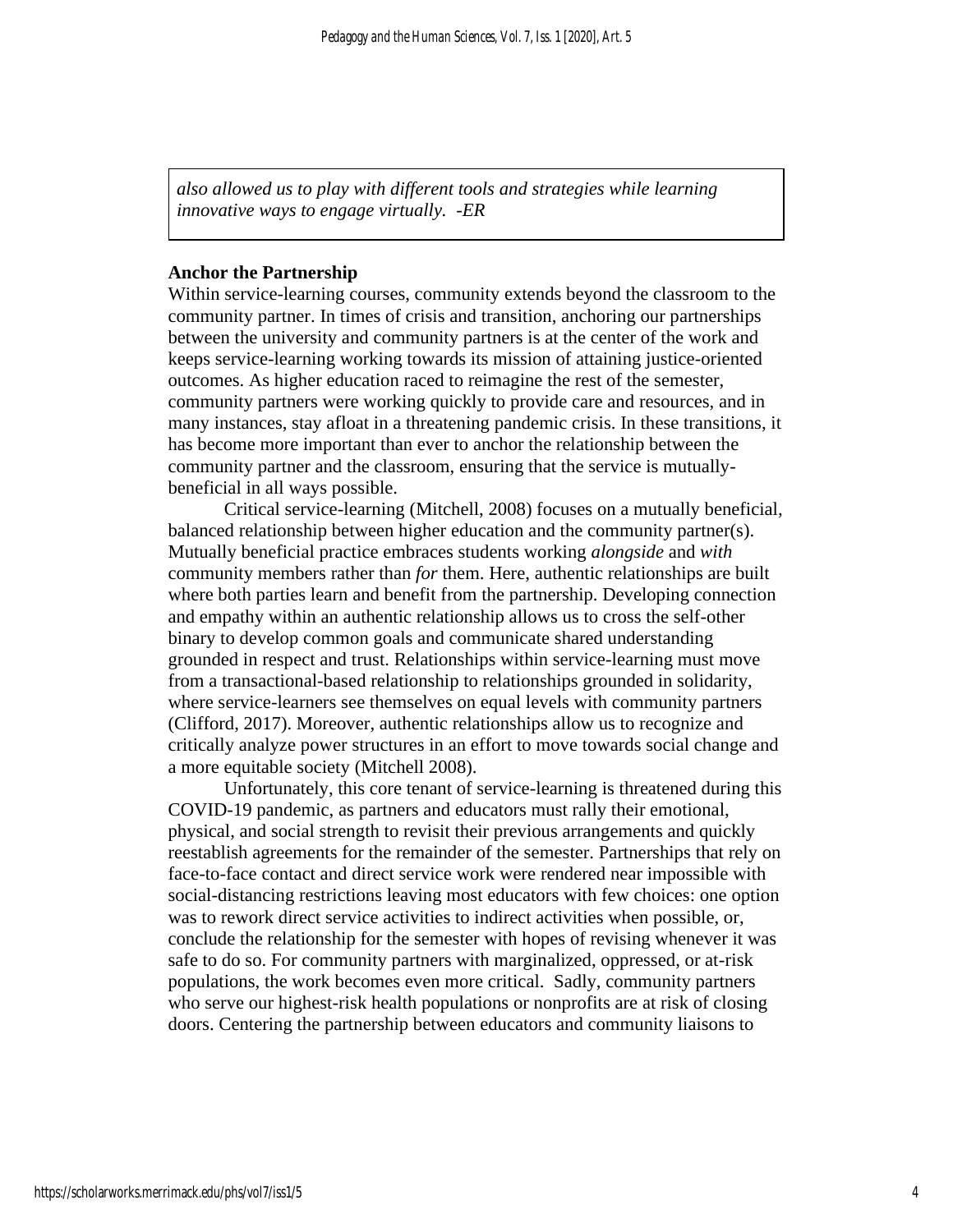support each other towards our common goals is essential during a time of crisis. Below, we provide suggestions on how to anchor a service-learning partnerships:

• **Check in with your community partner.**

In these uncertain times, practice putting the relationship first and checking in with the liaison or support person at your partner community site. Making space for hearing the partner's needs during these shifting times will help deepen the relationship.

• **Revisit plans and agreements.**

Service-learning work is more traditionally thought of as direct-service, but there are many opportunities to provide "indirect" service that allow for student learning and meeting community partner's needs. Work creatively with your partner to establish new arrangements.

- **Develop these agreements with your students and support persons.** Bring in perspectives from students and additional support persons as you develop your plans with the community partner to help ease the transition for all parties.
- **Embrace uncertainty.**

With the unknowns that accompany crises, there is an overlay of uncertainty over our work. Embracing uncertainty and the fact that we do not have answers to all the twists and turns of service-learning, will allow for more flexibility and ability to succeed in times of crisis.

Educator Debra Harkins provides examples of how she anchors the servicelearning partnership in her course, Community Psychology.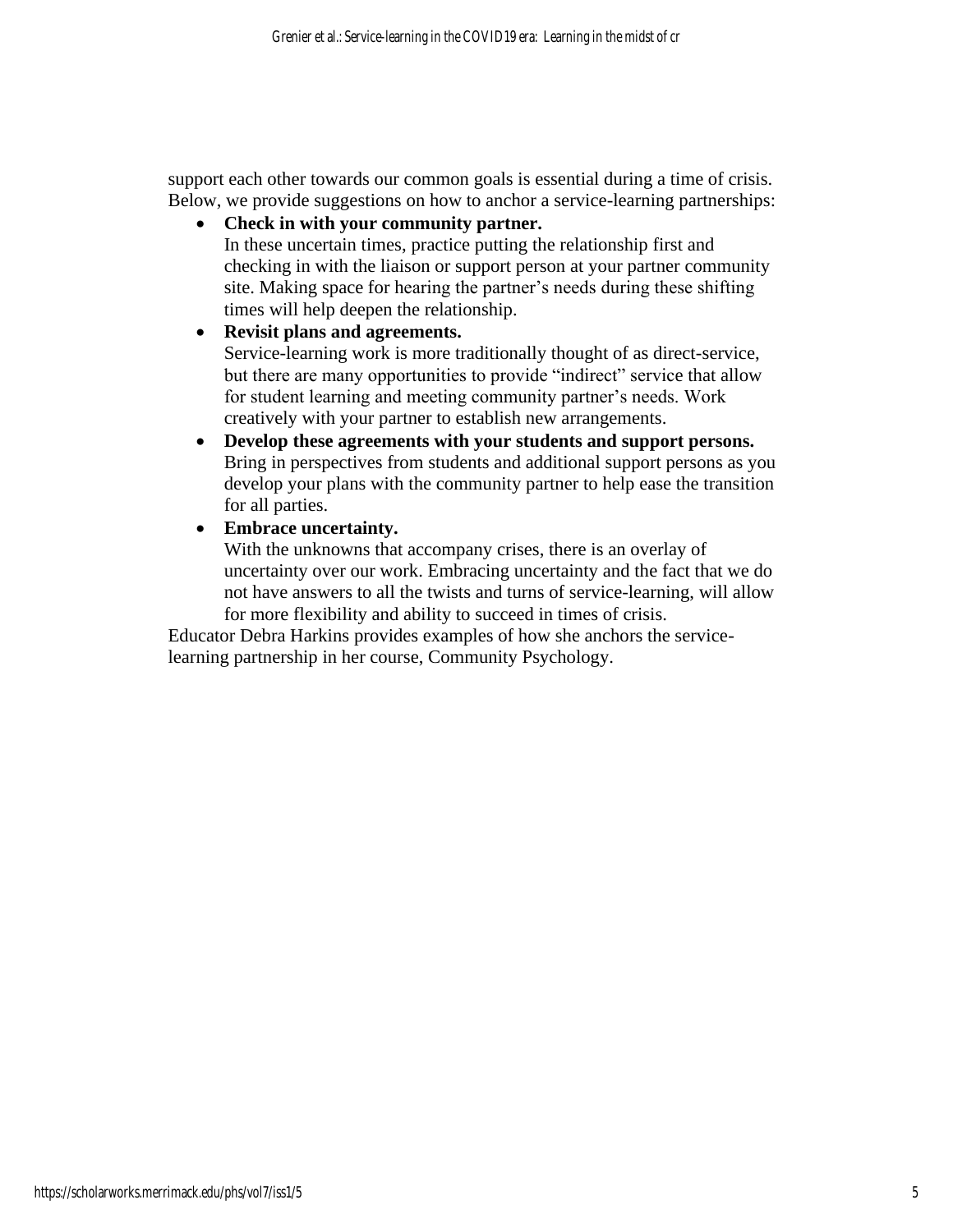## Shifting Service Projects in *Community Psychology* Spring 2020 Course

*Before COVID, my community partner and I had decided that service-learning students would provide mentoring and support to local alternative high schoolers as they attempt to create urban gardens in their schools. When the university closed, my community partner and I began to have daily conversations about how to meet the needs of these high schoolers and servicelearners. My community partner stressed how dire the situation is for many of the students and families in this alternative high school and we began to rethink what we could do to meet the needs of both sets of students. From this partnership, we rallied quickly and created a Facebook page, CEEDS4Change Coronavirus Response: A Boston Resiliency Project. Service-learning students decided on the name of this project. The purpose of the project was to provide CARE packages for 200 of Boston's neediest students and their families once a week for four weeks. In the CARE packages will be food, books, cards with mental health tips and one-page educational curriculum ideas based on books. Donations from the university and local foundations provided the funds for food and books and the service-learners created the educational curriculum and mental health cards for the CARE packages. This project was a win for the university and the community partner mainly due to a solid and trusting relationship that developed over the past 3 years. We trust each other enough to know that we are both seeking ways to meet the needs of both the community and the university stakeholders and this has made all the difference to the positive outcome during this unprecedented COVID-19 crisis. -DH*

## **Mentors Provide Support**

Crisis reveals that service-learning partnerships with increased support may help ease unexpected transitions. In an effort to provide more support and an attempt to reach more critical outcomes of service-learning, a team of faculty and graduate students developed a multi-tiered service-learning mentoring program at an urban, private university in the northeast. This program encompasses multiple levels of mentoring: faculty-faculty, faculty-graduate student, graduate studentundergraduate student, and undergraduate student-undergraduate student. As a complex model, there are multiple mentoring relationships at play where mentors and mentees are both engaged in dyadic learning and reflexive processes. These relationships extend into community-partner contexts where community partner liaisons engage in relationships with student service-learners, peer mentors, and faculty. As critical reflection, or the reflecting back on one's experience to understand meaning, transform perspectives, and engage in social change (Freire,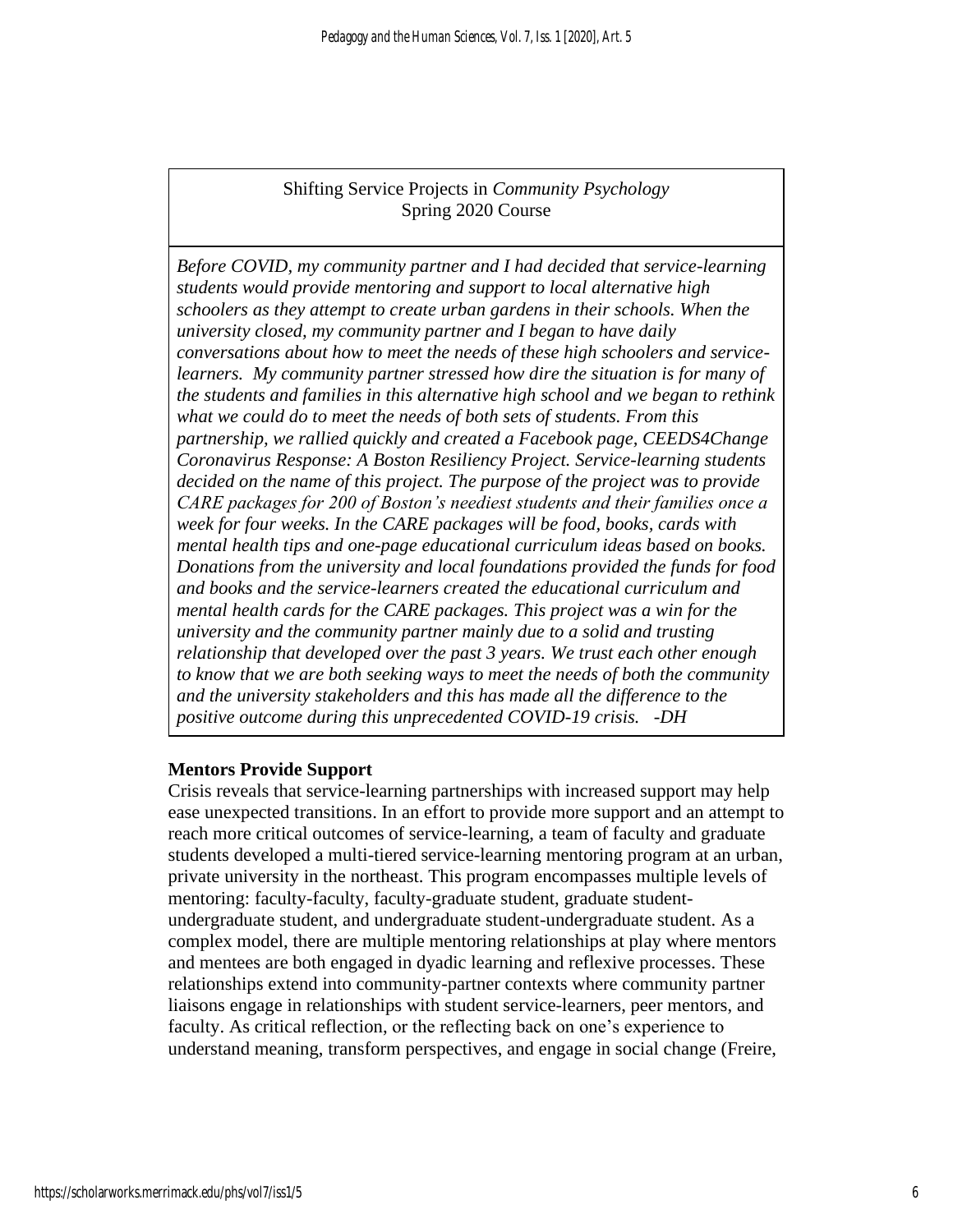1970) is a core to service-learning, mentorship provides space and support for educators and students alike to reflect and engage more deeply in their work, working to create stronger ties with their community partners.

While mentorship is typically defined as a relationship between two individuals or groups where the more experienced person provides developmental support to the other, less experienced person(s) (Kram, 1985), this crisis brought new challenges as it was a novel experience for all. With this crisis, an opportunity was presented to collaborate and engage in a shared learning experience that aligns with a critical feminist model of mentoring (Arczynski & Morrow, 2017). This framework is one that we draw from because it recognizes and redistributes power in a mentoring relationship.

While mentors may not have experience in this unchartered territory, they do have an increased opportunity to provide logistical and emotional support for their mentees. Mentoring provides increased opportunity to strengthen relationships between educators, students, and partners in service-learning partnerships. Peer service-learning assistant mentors not only are there to support students in the uncertainty of this new educational landscape, but also help educators coordinate with community partners and educators. Additionally, faculty mentors with more experience in service-learning can provide support for educators who are new to service-learning pedagogy in helping them create new pathways for indirect service-work.

Next, we provide suggestions on how mentoring can support servicelearning.

#### • **Mentors provide logistical support for service-learning.**

In the unexpected pivoting during times of crisis, student peer mentors can provide additional coordination and support for the service-learning partnership by serving as a bridge between S-L students, faculty, and community partners.

#### • **Mentors provide emotional support.**

In addition to managing new expectations for the logistics of moving to remote learning, students, educators, and community partners alike are experiencing increased anxiety and concern related to the COVID-19 crisis. Mentors provide an additional space to relate, providing psychosocial and emotional support.

#### • **Mentors and mentees can learn from each other.**

Recognizing that this is a new experience for all in higher education, this balances the relationships between mentors and mentees. Redistributing power between mentors and mentees creates a shared, collaborative learning environment that can work towards a critical feminist mentorship (Arczynski & Morrow, 2017).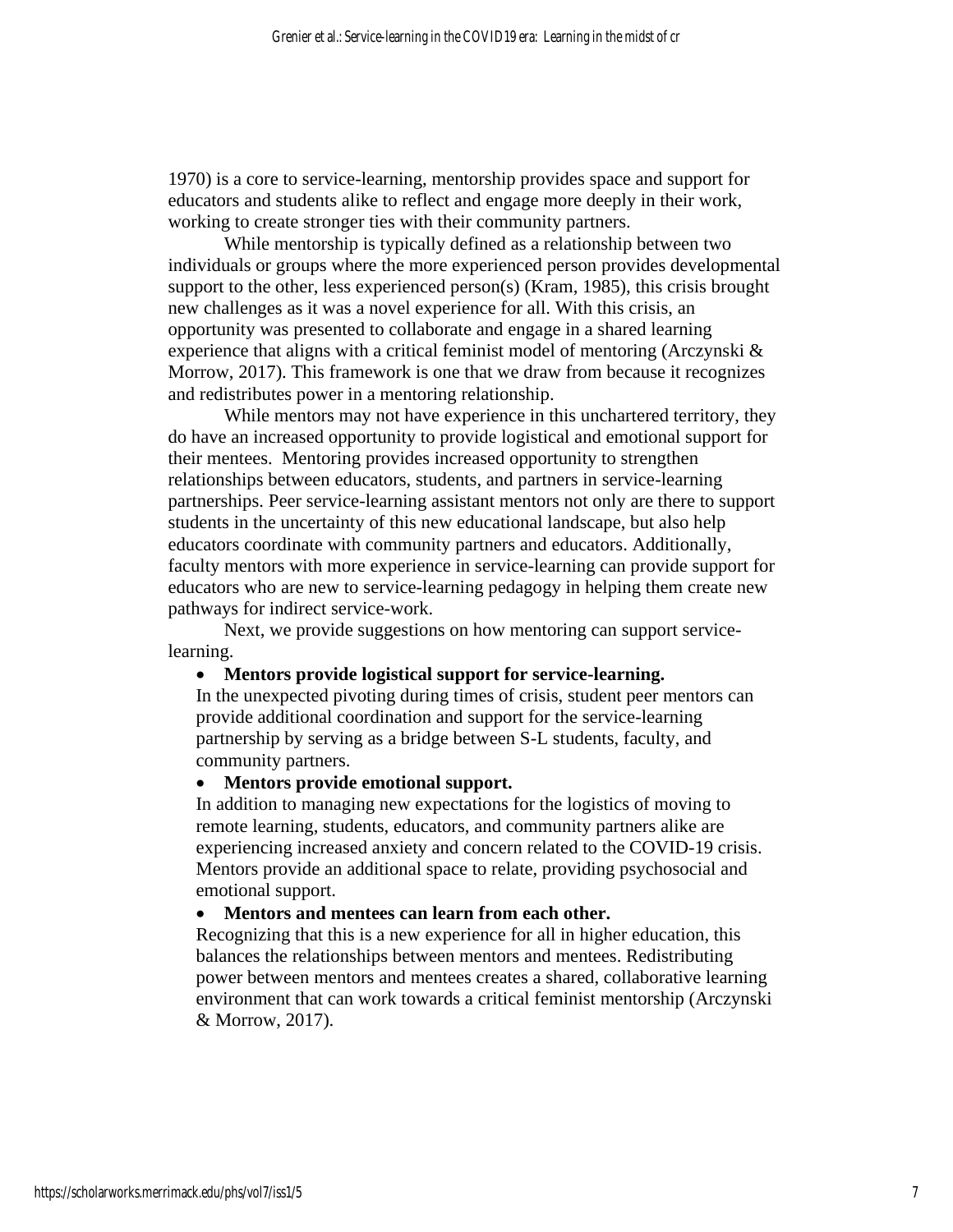• **Open yourself up on both ends of the mentoring relationship.** As an educator, you may find yourself in the position of both a mentor and a mentee. Relating to the experience that you may not have all the answers and it may not be a perfect semester, while opening yourself up to the possibility of new learning and experiences, along with your mentors, mentees, and community partners, may make for a meaningful semester in the midst of a crisis.

Educator Lauren Grenier provides examples of how mentoring can support service-learning in her course, Socially Responsible Leadership.

## *Socially Responsible Leadership* SLAM Course Spring 2020

*As an educator for Socially Responsible Leadership, the upper-level servicelearning course that provides training and community building for servicelearning assistant mentors (SLAMs), the transition to online-learning during COVID-19 demonstrated how invaluable mentors can be for critical servicelearning. SLAMs stepped up to the plate and worked closely with community partners, faculty, and their student mentees to provide logistical support in the transition to online learning. As students themselves, SLAMs had personal experience in order to provide emotional support to students, and relay student well-being to faculty members. Furthermore, SLAMs engaged in their own learning process, of critical reflection through their engagement with their mentees. SLAMs continued to grow relationships with community partners, faculty members, and students in this uncertain crisis, demonstrating just how valuable this position is for the success of critical service-learning partnerships. -LG*

## **Future Directions**

Research on online teaching is quite clear and consistent that student motivation and performance is positively related to relationships that are built with their teachers (Nilson & Goodson, 2018). Similarly, we found that relationship building between teacher and student; teacher and community partner; and mentor and mentee was key to a successful service-learning experience. What is still needed is research on how the strength of these types of relationships impact different service-learning projects within psychology and education, within other academic disciplines, and across other online experientials (e.g., project-based, internships, practica). As COVID-19 continues to be an ongoing threat, and remote learning continues to be a possibility, further research in these domains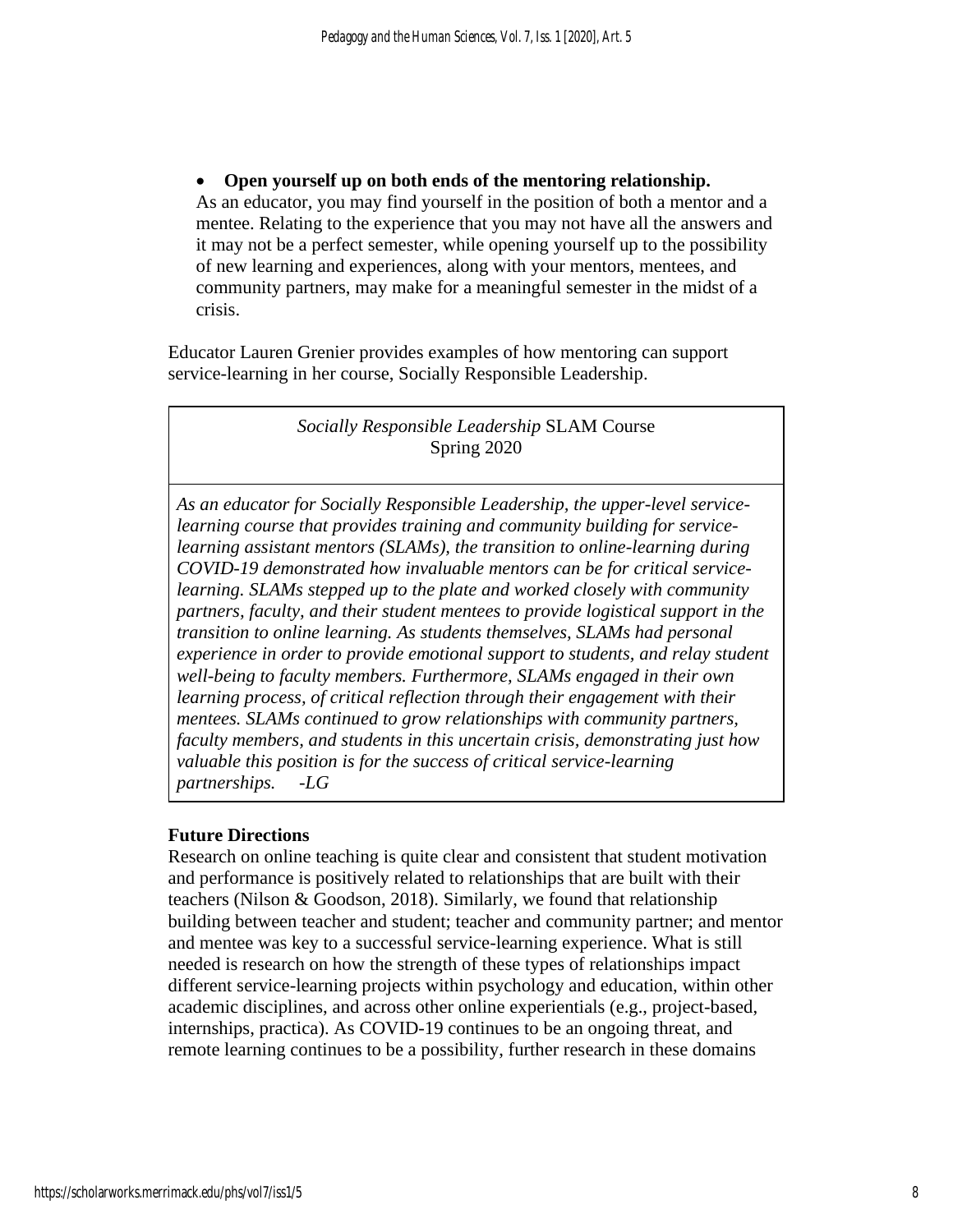will be critical to better understand how to adapt service-learning in times of crisis.

#### **Conclusion**

During this unexpected shift in the landscape of education, service-learning educators were left to grapple with a difficult transition into remote instruction pivoting to a new way of teaching and learning in a pedagogical frame that traditionally relies on experiential activities. As educators who pivoted during this shockwave of transition, we examined how critical relationships are in allowing this flexibility. If not for the trust that our students put in us through the community we have developed in the classroom, the mutually-beneficial relationships we have built with community partners, and the support we have received from mentors, this flexibility may not have been possible. We recognize the importance of building strong relationships within our service-learning partnerships.

Higher education in the shadow of a public health emergency renews perspectives on how we should educate the next generation. Students struggle to focus their attention on absorbing information from traditional lectures when they are concerned with the health safety of themselves and their loved ones. Travel restrictions, economic uncertainty, and grappling with the general unknown produces a world-wide trauma response that makes it challenging to stay present and find meaning in day-to-day activities. Here is where service-learning becomes an ever-important pedagogy: in times of crisis, the relationships that are built out of a service-learning partnership bridge connections and provide support. Students and educators alike see real-time the impact that their support has on communities in need, and in return gain real-world knowledge from these experiences. In times of uncertainty, communities come together, and deeper connections are built. This new way of engaging with the community in times of crisis may create lasting change in how we engage in service-learning and higher education more broadly.